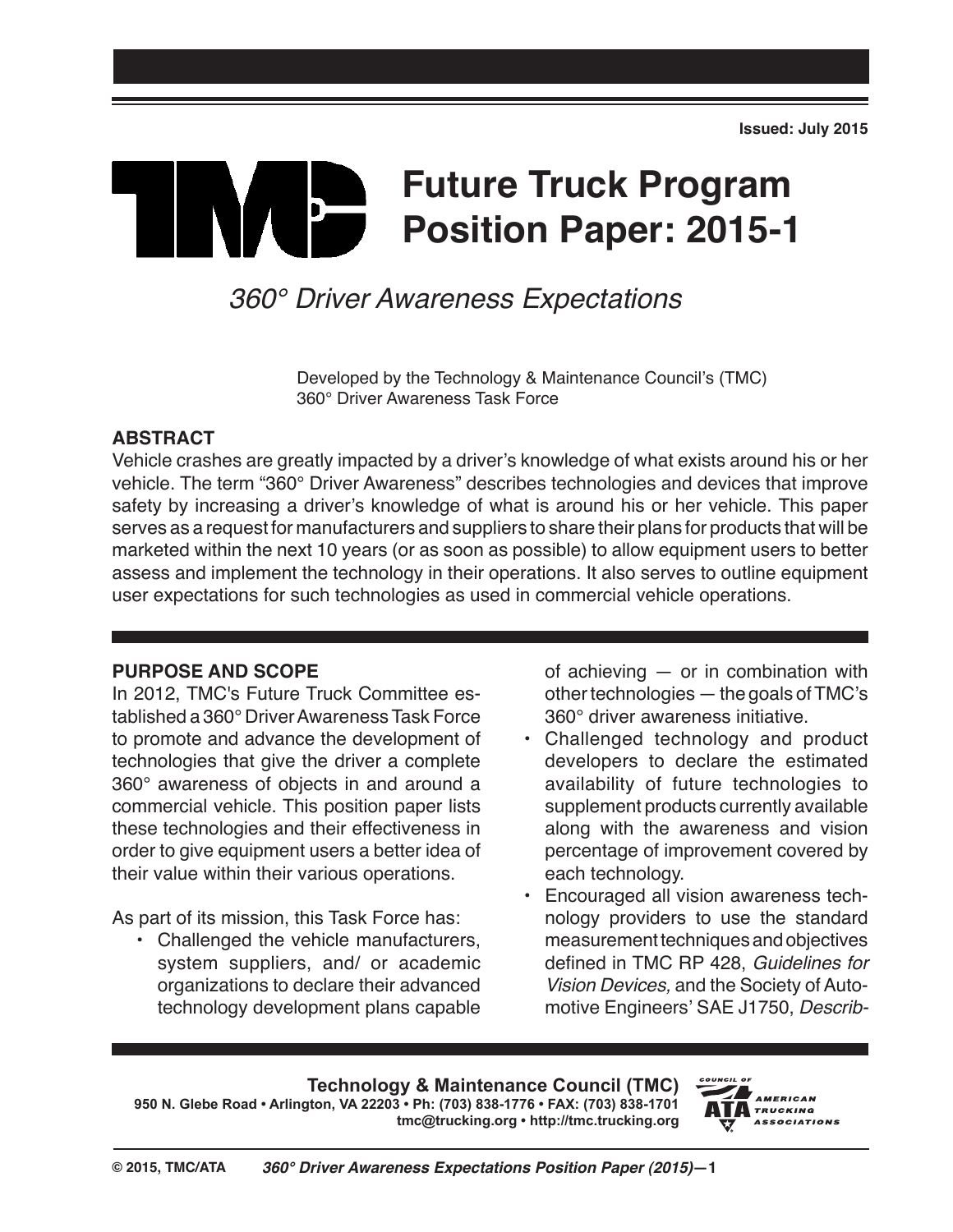*ing and Evaluating the Truck Driver's Viewing Environment*.

- • Emphasized the urgent need to demonstrate solutions to vehicle "blind spots" in the front of the tractor and at rear of the trailers, including the operations of longer combination vehicles (LCVs) — e.g., twins, triple trailers  $-$  as they change lanes, merge into traffic, backup, etc.
- Solicited definitive approaches to define acceptable levels of visibility and clarity of vision (COV).
- • Requested these technologies communicate with onboard vehicle systems to improve reaction time but not override the driver's control of the vehicle.
- • Discouraged the use of additional hard wiring between vehicles within the vehicle train, as such is not acceptable to equipment users. That being said, any wireless communications used must not interfere with other wireless communications onboard or between vehicles.
- • Worked to ensure the use of these technologies does not increase driver workload or distraction in an attempt to improve driver awareness.

## **BACKGROUND**

The need for the driver to see all around the vehicle  $-$  i.e., 360 $^{\circ}$  driver awareness  $-$  in order to make safe driving decisions was first defined by TMC's Future Truck Committee in *TMC's Future Truck Committee Position Paper 2004-3—Future Driver Vision: Equipment User Expectations for Vision When Driving Heavy Trucks*. This paper also challenged industry to define vision targets as a measurement tool and assessment technique.

Since 2004, some progress has been made in this area. For example:

• SAE responded by revising SAE J1750, adding targets and defining zones around trucks; however, it did not include acceptance criteria.

• TMC's S.4 Cab & Controls Study Group revised RP 428 to define how to use J1750 in documenting a vision score for comparison of alternate products or approaches. RP 428 also defined specific minimum acceptance targets for key driving maneuvers.

**NOTE:** The revised document — RP 428A did not make Rear of Trailer targets mandatory since known viable products, technologies or procedures were not currently available then for tractor and trailer combination units. TMC will continue searching for such solutions, however.

#### **Discussion**

Commercial vehicle maneuverability is particularly challenging, especially when moving to the adjacent lane to the right of the truck. Poor vision areas at both the front of the tractor and the rear of the trailer are problems.

RP 428A defines targets that address the front blind spot as mandatory but was forced to leave the rear targets as optional since at the time of its approval there was no known viable product on the market available to "see" or "sense" the targets without adding a cable between the tractor and trailer or using wireless systems that are vulnerable to "cross-talk" (i.e., a camera from one vehicle feeding the signal to another unintended vehicle).

The SAE J560 and SAE J2394 connectors/ cables are the technology of choice for the interconnections between the tractors, dollies, and trailers. Equipment users have stated in other papers that no additional hard wire connectors or cables are acceptable. The COV remains an open issue because the tendency is for government and manufacturers to define an area where vision is required. Viewing this area can be technically achieved by decreasing the radius of a convex mirror increasing the field of view (FOV). Unfortunately the decreased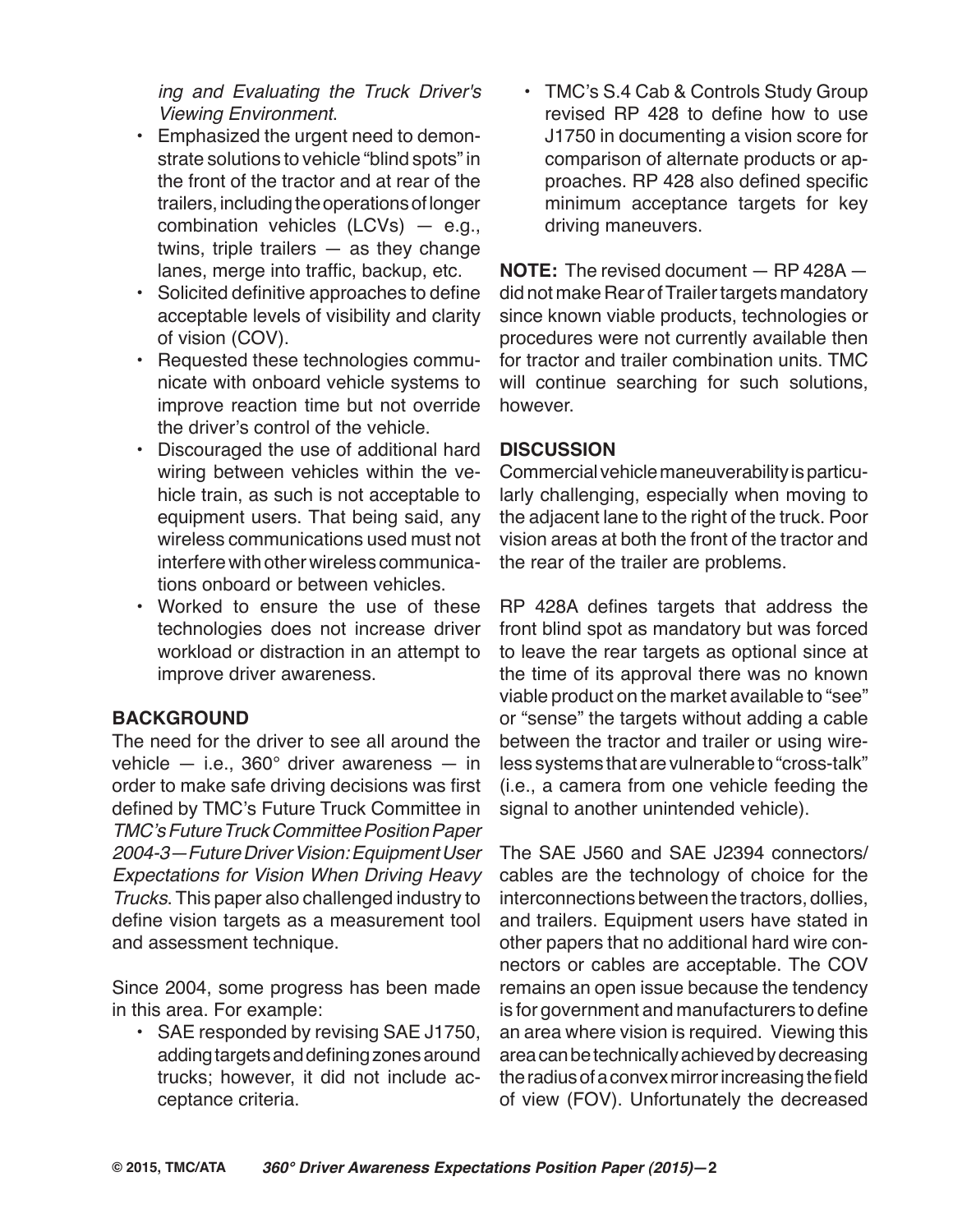radius diminishes the size of the object in the mirror and can make the image of no practical benefit. An image in a mirror with a nominal radius of curvature less than 300 mm is judged to be too small an image to be meaningful to the driver in making decisions in typical driving conditions. But as noted inAppendix D of SAE J1750, this limitation is not intended to imply that a mirror with radius greater that 300 mm is adequate – only that anything below 300 mm is clearly inadequate.

An industry standard for measuring COV has notbeenestablished.TMC'sRP428Asuggests using "A" to "B" images as an interim technique. The Task Force will recommend this technique until an industry standard for measuring clarity objectively and consistently is developed. Also, the definition of clarity should be defined with all technologies such as mirrors, video, etc. in all environments per SAE J1455.

Equipment users will not adopt technologies that do not make economic and operational sense to their given operation, unless compelled to do so. For an adequate assessment, fleets must be able to plan future purchase on a five-year or longer cycle.

Such plans cannot be effectively made in this area using the present day knowledge of current technologies. Advances in vehicle technologies not only affect the type of vehicles that will be purchased, but it can and often does change the way a company operates throughout its various departments. By working together, fleets and manufacturers can improve the direction that monies are spent on research and development and speed up the acceptance of the technologies into the market place.

Making future technologies known today will also help industry develop standards to ensure compatibility with presently designed vehicles. Industry can also develop performance mea-

surements as to a product's true ability to perform as expected within a given vocation. This will help to eliminate the shock of disappointment caused by purchasing technologies that do not meet expectations within a given application.

#### **Communication Considerations**

At the time of this writing, it has been proven that a hacker with a laptop and Bluetooth capability can take control of automobiles equipped with Bluetooth-controlled components. While there have not been any known occurrences of this happening in the field, our industry cannot take this chance with vehicles that haul hazardous materials.

The communication systems of these vehicles must be as secure as possible. While there are many communication methods being developed, it must be remembered that vehicles in use today could be in service for more than 20 years; therefore, any new vehicles built with these new technologies should be backward compatible or neutral in effect.

Information can and should be exchanged between vehicles on the same road. However, there cannot be any chance of unintended cross communication interfering with the operation of another vehicle. Additional hard wire connections between connected units within a vehicle train must be avoided for maintenance and operational reasons. There also must be an automatic handshake between units as they are connected to make up a vehicle train.Electronicunit acknowledgement should be broken whenever units are removed from the overall vehicle train, and this needs to be communicated to the driver at the time of connection and any time that a driver requests this information.

There are many types of hard wire connections being used in the communication industry but very few can reliably be used with heavy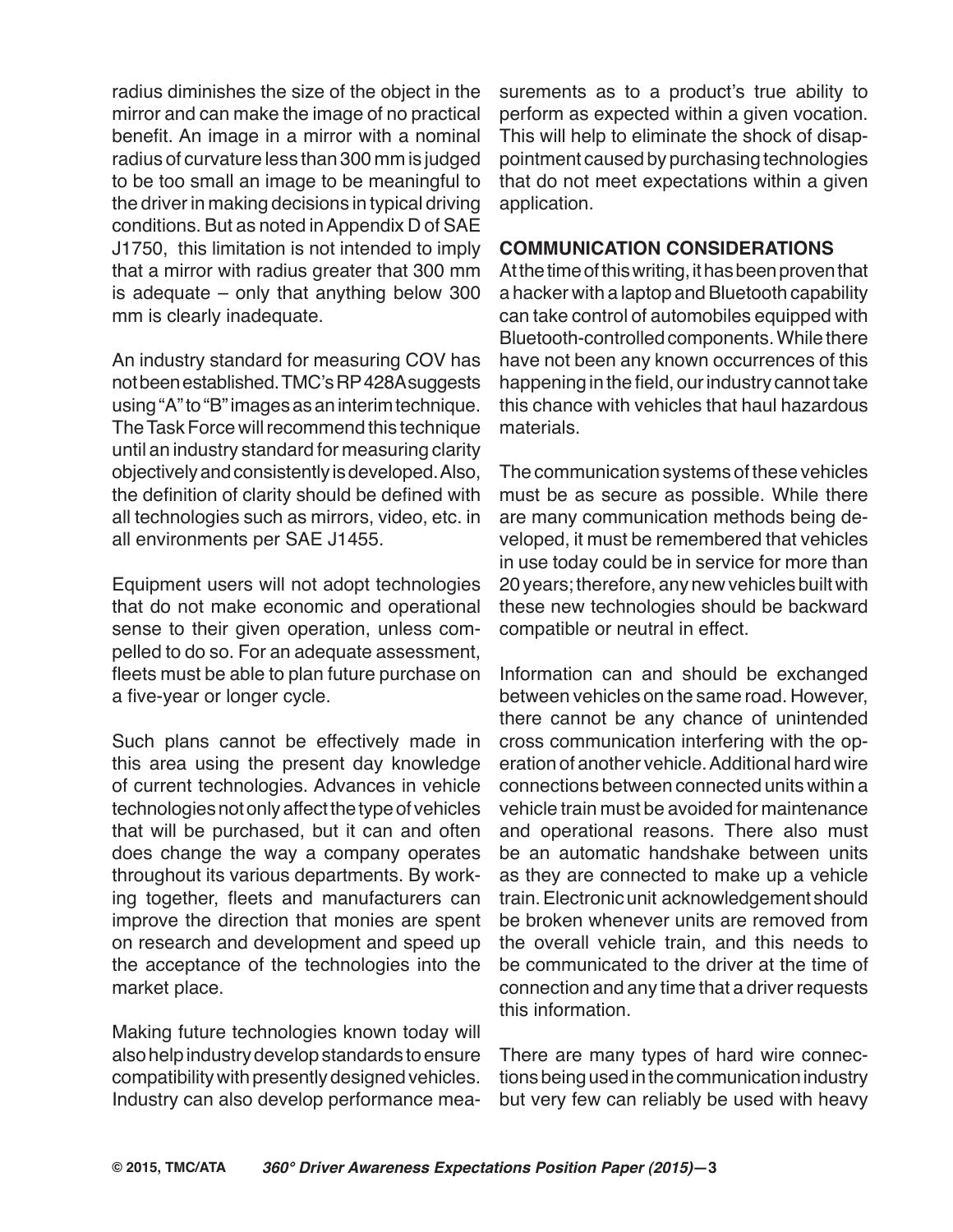duty vehicles. Most are not meant to be exposed to the harsh environmental operations of heavy-duty commercial vehicles. Current connections, cables, and terminals need to be reviewed and improved by those who know the needs of the transportation industry. TMC's S.1 Electrical Study Group, along with SAE and the Institute of Electrical and Electronics Engineering (IEEE) are examples of technical groups that do have the ability to review and modify current standards. They can also write new performance standards when current standards do not meet the needs for future technologies. TMC's S.1 Study Group should take this project on and consult other global groups for their knowledge of current design and performance standards that may be used.

#### **Driver Awareness Considerations**

Driver attention is very important to safe vehicle operation. While there are many products being produced to supply information to the driver, many use proprietary communications systems and require the driver to take his or her eyes off of the road to check the supplied information. While this information can help raise a driver's awareness of his or her surroundings, news of impending danger should not add to driver workload/distraction.

Unnecessary information may distract the driver from viewing the road. The needed information may be delivered by a visible screen, visible warning device, audible directional warning, or a vibration delivered to the driver's body. TMC suggests that the developers and manufacturers of these systems work together to set standard methods for supplying information to the driver. TMC also suggests that they use TMC RP 401C, *Location and Operation of Instruments and Controls In Motor Truck Cabs* to locate any visible aids inside the cab. For other methods, TMC's S.4 Cab & Controls Study Group should be consulted for establishing the best location for such warning notification devices.

SAE J1750 and TMC RP428A should be used as methods for measuring the effectiveness of visible technologies such as mirrors and cameras. SAE J1750 establishes three alternate methods for describing and evaluating the truck driver's viewing environment:

- • Target Evaluation,
- Polar Plot, and;
- Horizontal Planar Projection.

The Target Evaluation describes the field of view volume around a vehicle, allowing for ray projections, or other geometrically accurate simulations, that demonstrate areas visible or non-visible to the driver. The Target Evaluation method may also be conducted manually, with appropriate physical layouts, in lieu of computer assisted drafting methods.

The Polar Plot presents the entire available field of view in an angular format, onto which items of interest may be plotted, whereas the Horizontal Planar Projection presents the field of view at a given elevation chosen for evaluation.

TMC RP 428A goes a step farther by establishing a minimum performance level for these visible devices. TMC recommends that these threeindustrypractices—TMCRP428A,TMC RP 401C and SAE J1750 — be used for testing any direct vision devices.

These test methods, however, should be updated to include a means of testing and evaluating indirect vision devices, which allow the driver to "see" areas around the vehicle that cannot be seen using direct vision or image reflecting devices such as mirrors. Indirect vision or supplemental information devices are needed to inform the driver of conditions behind the vehicle, trailer or between and behind multiple trailers. The capability to check behind and between units of a combination vehicle will greatly increase the need for global communication standards.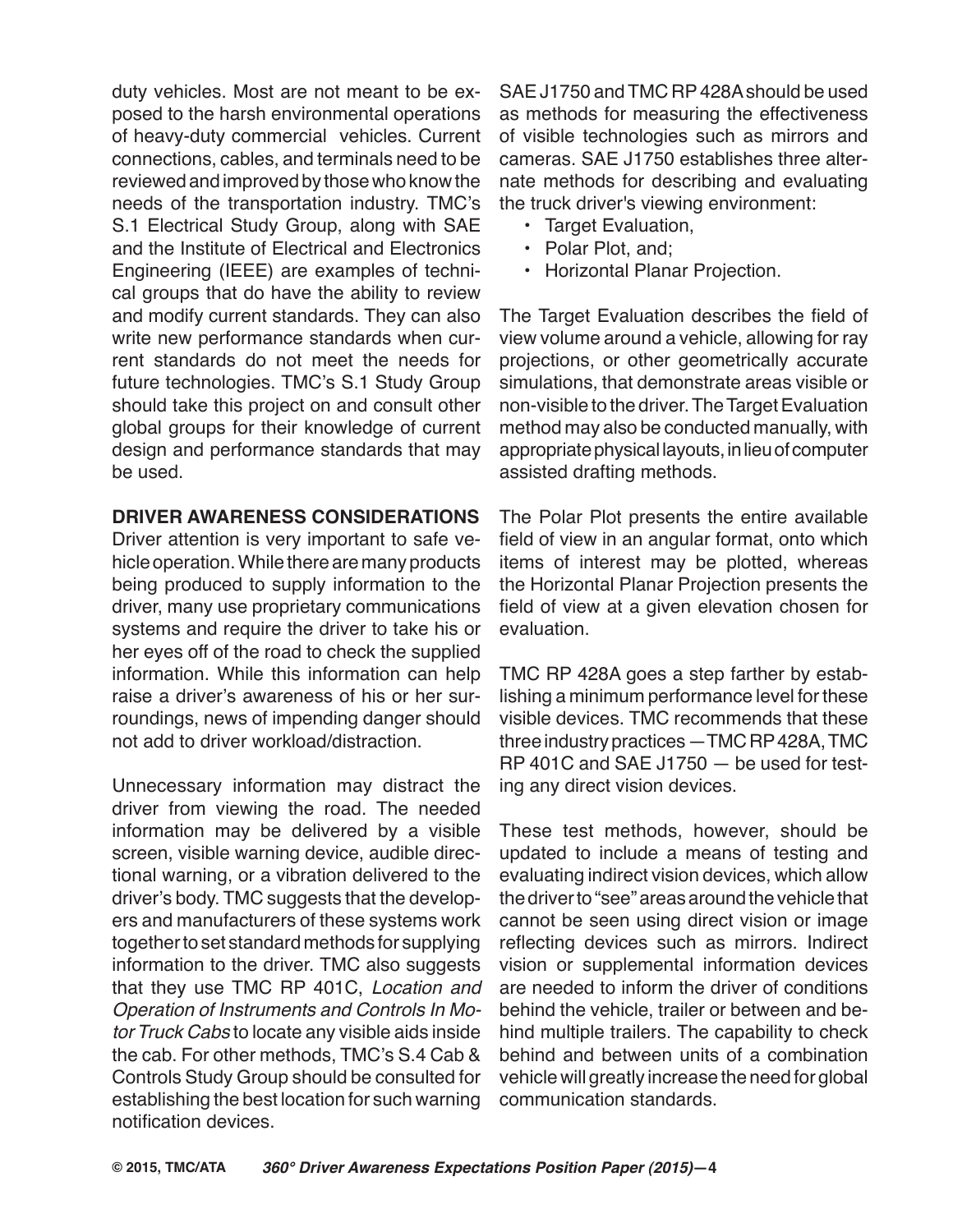#### **Need for additional Standards**

In order to develop meaningful standards for increasing the knowledge and awareness of the driver's surrounding, the trucking industry must have greater knowledge of the human eyes' ability to find and focus on objects that may be a danger to vehicle operation. The contrast in colors between background and focus objects will be a big factor in a human's ability to pick out these objects on a monitor screen. This problem can escalate if the driver is color blind. Speed of movement also needs to be addressed so that movement on a monitor can be accessed quickly and accurately by the driver.

#### **Clarity**

Standards are needed to measure the COV and position judgment that a driver receives from mirrors or displays from cameras. Industry cannot measure the value of a product or technology without a standard to measure against. As shown in various reports on visual cognition [1], there are human factors that can greatly affect how a driver responds to information or warnings, such as age, size, health, stress, information overload and environment. Clarity of interpretation by the brain along with clarity of understanding or other forms of clarity must be studied in order to make sure that quidelines and standards are comparable with human abilities. This will require that the trucking industry consult and work with other groups that can supply information on these human factors. This will help ensure that technology

[1] For further information on eye movements in visual cognition, TMC suggests the following references:

- • *http://www.scholarpedia.org/article/ Eye\_movements*
- Findlay and Gilchrist (2003) "Active Vision -- The Psychology of Looking and Seeing". Oxford: Oxford University Press.
- • Henderson. J. M., & Ferreira, F. (2004). *The Interface of Language, Vision, and Action: Eye Movements and the Visual World*. New York: Psychology Press.

and product design standards consider these human factors for improving the ability of drivers to safely operate their vehicles.

#### **Windshields**

There currently is no standard to measure the clarity of a used windshield that has small pits (sand pits) from highway use. These pits are small chips and cracks that capture water and oil which the wipers cannot remove. When a driver is trying to see on a rainy night in a high traffic area these sand pits cause a higher level of glare that diminish the clarity of vision for the driver. They also greatly diminish the driver's view when driving into the raising or setting sun light. This is made even worse if the oncoming vehicle is using extra bright lights or lights that are aimed too high. A standard that rates the effects of pitted windshields on driver's visibility is needed to assist users in maintaining safe operating conditions of their vehicles. Once a standard is set then tools can be made to measure the effects of these pits on driver vision.

**NOTE**: The following information report, *S.4 Cab & Controls Study Group Information Report: 2013-1—Mirror Obscuration During Inclement Weather*, may be of interest.

#### **Lights**

Headlights have advanced greatly but the regulations that control these lights have not protected those that are meeting the vehicles on the road. Brighter headlights give drivers a greater and clearer field of vision from the driver's seat. Unfortunately, the drivers that are meeting these oncoming bright lights find that vision is greatly reduced, making for a potentially hazardous condition for both vehicles and their passengers. This matter should be addressedbyTMC'sS.1StudyGroupforways to improve both safety and eye comfort as well as the field of vision for both vehicles.

The lighting industry has ways of curing or greatly improving this problem but laws and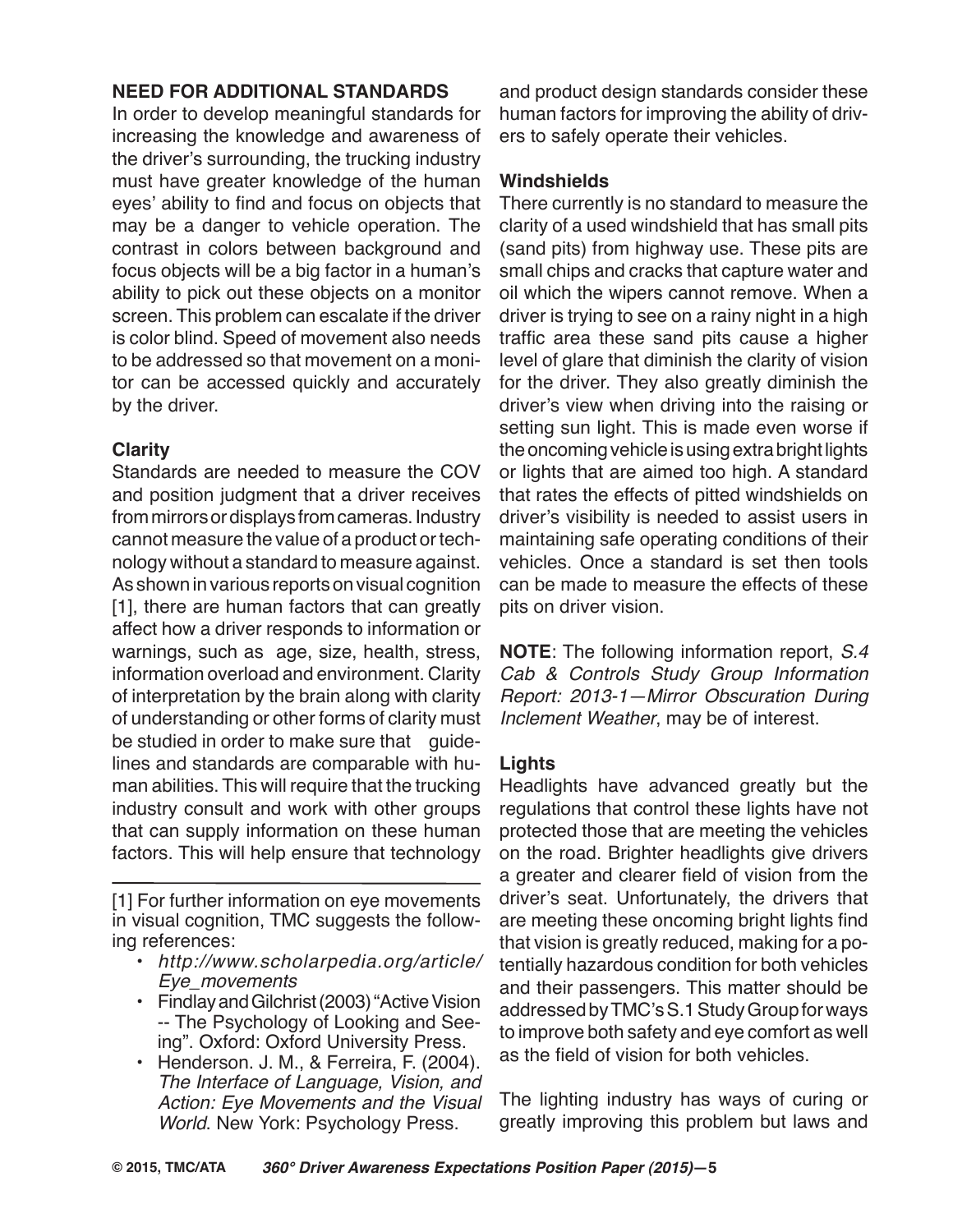cost are getting in the way of safety. For an example of one method, visit *https://www.youtube.com/watch?v=X2LiSBghbJY*. The lenses of today's vehicles' headlights are subject to ultraviolet (UV) light damage and cleaning solutions that are not compatible with the lenses. This damage diminishes the light needed for clear vision by the driver. New materials need to be developed for the lenses that will not be affected by UV rays or the cleaning solutions in use today. Equipment users need a way to ensure their vehicles' headlamps will last the typical service life expected by the vehicle's first owner, as defined in TMC RP 171, *High-Performance Coatings for Forward Lighting On Commercial Trucks.* 

### **Electronic Communication**

The trucking industry must review the current data communication standards used worldwide by various groups in order to find the best ones for global use and thereby reduce the number of proprietary standards. The use of proprietary communication standards can greatly reduce the ability to mix equipment within a fleet. In a global market, they can also serve to block competition between manufacturers by freezing out smaller manufacturers. TMC's S.12 Onboard Vehicle Electronics Study Group should address this issue. The trucking industry should work together to determine the best non-proprietary industry communication standards to use.

#### **SUMMARY OF REQUESTED ACTIONS**

The following is a summary of actions TMC believes the trucking industry should take pertaining to 360° driver awareness.

- 1. All new technology should allow equipment to be backward or neutral compatible for a period of 20 years.
- 2. Data communication from one vehicle or vehicle system cannot interfere with the safe operation of another vehicle or its components.
- 3. Driver awareness technologies should not require the need for additional hard

wire connections between the connected units within a combination vehicle.

- 4. There must be an automatic handshake between units as they are connected within a combination vehicle. This electronic acknowledgement of units should be broken when the units are removed from the overall vehicle train.
- 5. The hand shake connection or disconnect needs to be communicated to the driver at the time of connection/disconnect and at anytime the driver requests this information.
- 6. The trucking industry should work together to determine the best non-proprietary industry communication standards to be used.
- 7. Current connections, cables, and terminals need to be reviewed and improved by those groups which know the needs of the transportation industry, such as TMC's S.1 Electrical Study Group, SAE and IEEE. They can also write new performance standards when current standards do not meet the needs for future technologies.
- 8. Only information of impending danger should be given to the driver while traveling in excess of a certain threshold speed (as yet to be determined) to avoid driver distraction and information overload.
- 9. TMC suggests that the developers and manufacturers work together to set standard methods for supplying information to the driver.
- 10. It is also suggested that they use TMC Recommended Practice 401C to locate any visible aids inside the cab. For other methods Study Group S-4 should be consulted for establishing the best location for the warning notification device.
- 11. SAE J1750 and TMC RP 428A should be used for measuring the effectiveness of visible technologies such as mirrors and cameras.
- 12. TMC recommends that TMC RP 428A. TMC RP 401C and SAE J1750 be used